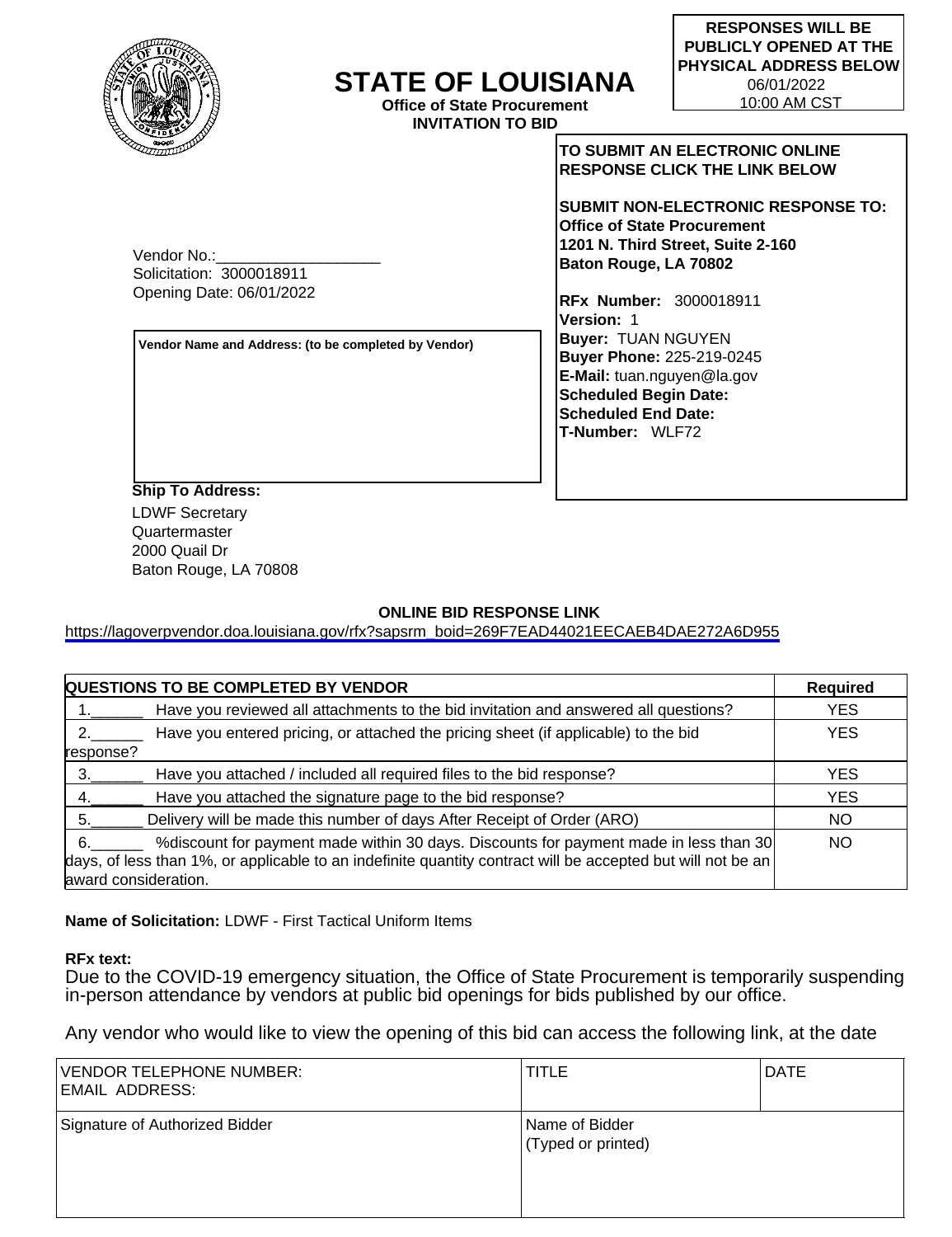and time of this bid opening:

https://doa-ospla.zoom.us/j/2697438343

This link will provide you with live audio and video access to this bid opening. The link will be live at 9:55 AM (Central Time) on the date of bid opening.

This is an online bid opportunity. Bidders are invited to submit bids online via the link on this bid invitation. Online bidding instructions are attached to this bid invitation.

Vendors must be registered in the LaGov vendor system in order to submit an online bid and for their bids to be tabulated.

To register as a vendor, access the following link to the LaGov vendor system. Do not register again if you are already registered. Please include a W-9 with your bid if you are newly registered. You will need a LaGov vendor ID and password to submit an online bid:

https://lagoverpvendor.doa.louisiana.gov/irj/portal/anonymous?guest\_user=self\_reg

This solicitation is to establish an Agency Term Contract for the Louisiana Department of Wildlife and Fisheries (LDWF) to furnish First Tactical Uniform Items. This contract is to be effective for a period of one (1) year beginning June 11, 2022 or date of award, whichever is later.

At the option of the State of Louisiana and acceptance by the contractor, this contract may be extended for two (2) additional twelve (12) month periods at the same price, terms and conditions. Total contract time may not exceed thirty-six (36) months.

Please print all attachments to ensure all documents related to this solicitation are reviewed prior to bidding. All documents associated with this solicitation should be included in bidder's submission.

Bid Documents Include: Attachment A - Special Terms and Conditions - Pages 1-8 Attachment B - Price Sheet - Page 1 Attachment C - Artwork - Pages 1-3 Attachment D - Online Bidding Instructions - Pages 1-10

Bid delivery instructions for State Procurement: Refer to page one (1) in Attachment A – Special Terms & Conditions.

PROPRIETARY BID: IN ACCORDANCE WITH LA. R.S. 39:1655, THIS SOLICITATION HAS BEEN APPROVED AS PROPRIETARY AND ONLY THE BRAND(S), NUMBER(S) SPECIFIED WILL BE CONSIDERED FOR AWARD.

| <b>LINE</b> | <b>Description</b>                                                                                                                                                              | Quantity | Unit | Unit<br><b>Price</b> | <b>Extended</b><br><b>Amount</b> |
|-------------|---------------------------------------------------------------------------------------------------------------------------------------------------------------------------------|----------|------|----------------------|----------------------------------|
|             | <b>Product Category:53102700</b><br><b>First Tactical Uniform Items</b><br>No pricing to be submitted on this page. Prices are to be<br>provided on Attachment B - Price Sheet. |          | EA   |                      |                                  |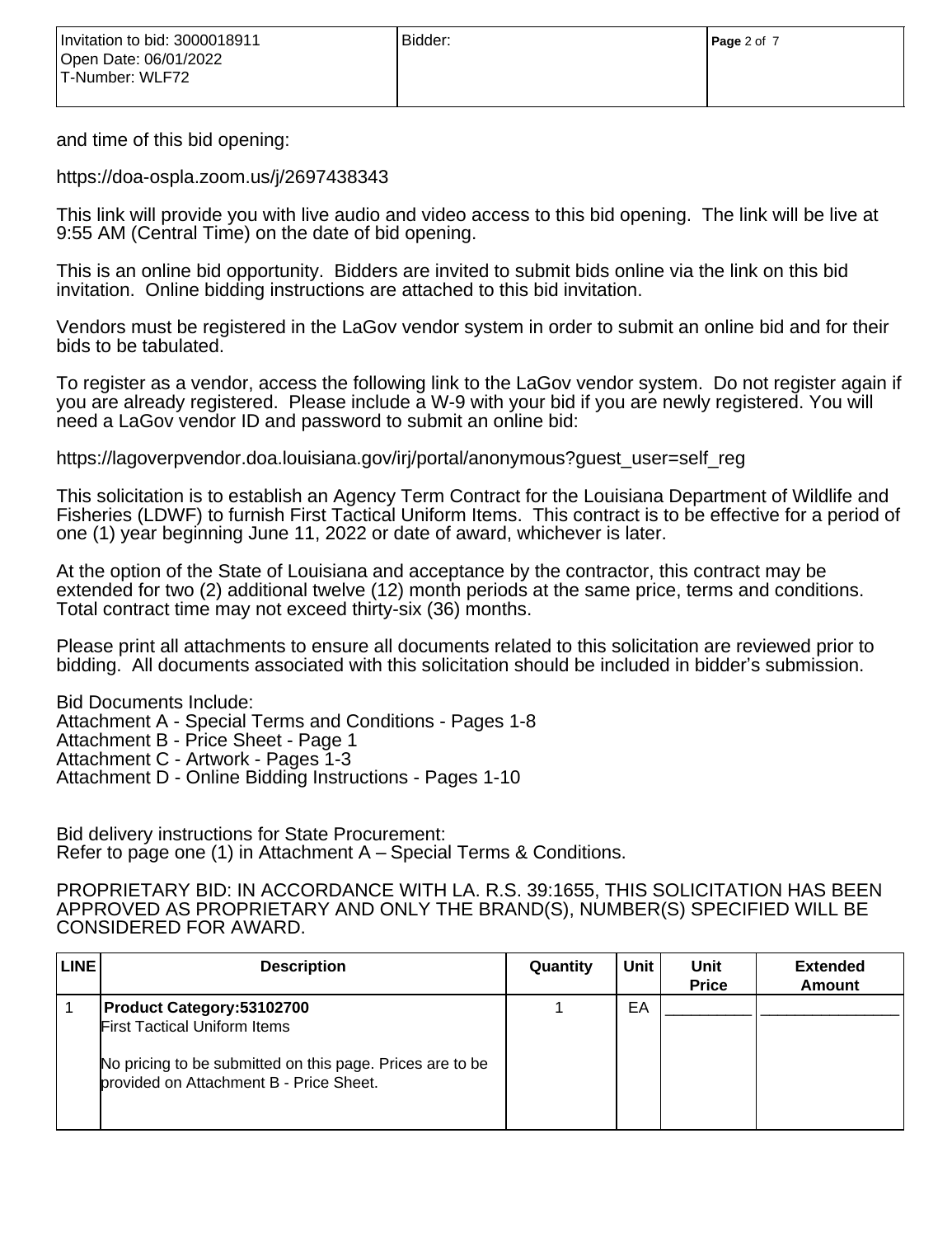# **INSTRUCTIONS TO BIDDERS**

1. READ THE ENTIRE BID, INCLUDING ALL TERMS AND CONDITIONS AND SPECIFICATIONS.

2. ALL BID PRICES MUST BE TYPED, WRITTEN IN INK OR SUBMITTED ONLINE VIA THE VENDOR PORTAL, WHICHEVER IS APPLICABLE. ANY CORRECTIONS, ERASURES OR OTHER FORMS OF ALTERATION TO UNIT PRICES SHOULD BE INITIALED BY THE BIDDER.

3. THIS BID IS TO BE MANUALLY SIGNED IN INK OR SUBMITTED ONLINE VIA THE VENDOR PORTAL, WHICHEVER IS APPLICABLE.

4. BID PRICES SHALL INCLUDE DELIVERY OF ALL ITEMS F.O.B. DESTINATION OR AS OTHERWISE PROVIDED. BIDS CONTAINING "PAYMENT IN ADVANCE" OR "C.O.D" REQUIREMENTS MAY BE REJECTED. PAYMENT IS TO BE MADE WITHIN 30 DAYS AFTER RECEIPT OF PROPERLY EXECUTED INVOICE OR DELIVERY, WHICHEVER IS LATER.

5. AMOUNT OF BID BOND REQUIRED: ADDRESSED IN THE SPECIAL TERMS AND CONDITIONS SECTION IF APPLICABLE

6. AMOUNT OF PERFORMANCE BOND, IF REQUIRED: ADDRESSED IN THE SPECIAL TERMS AND CONDITIONS SECTION

7. DESIRED DELIVERY: ADDRESSED IN THE SPECIAL TERMS AND CONDITIONS SECTION

8. TO ASSURE CONSIDERATION OF YOUR BID, ALL BIDS AND ADDENDA SHOULD BE RETURNED IN AN ENVELOPE OR PACKAGE CLEARLY MARKED WITH THE BID OPENING DATE AND THE BID NUMBER, OR SUBMITTED ONLINE VIA THE VENDOR PORTAL, WHICHEVER IS APPLICABLE.

9. BIDS SUBMITTED ARE SUBJECT TO PROVISIONS OF THE LAWS OF THE STATE OF LOUISIANA INCLUDING BUT NOT LIMITED TO L.R.S. 39:1551-1736; PURCHASING RULES AND REGULATIONS; EXECUTIVE ORDERS; STANDARD TERMS AND CONDITIONS; SPECIAL TERMS AND CONDITIONS; AND SPECIFICATIONS LISTED IN THIS SOLICITATION.

10. IMPORTANT: BY SIGNING THE BID OR SUBMITTING THE BID ONLINE VIA THE VENDOR PORTAL (WHICHEVER IS APPLICABLE) THE BIDDER CERTIFIES COMPLIANCE WITH ALL INSTRUCTIONS TO BIDDERS, TERMS, CONDITIONS AND SPECIFICATIONS, AND FURTHER CERTIFIES THAT THIS BID IS MADE WITHOUT COLLUSION OR FRAUD. THIS BID IS TO BE MANUALLY SIGNED IN INK OR SUBMITTED ONLINE VIA THE VENDOR PORTAL, WHICHEVER IS APPLICABLE BY A PERSON AUTHORIZED TO BIND THE VENDOR (SEE NO.30). ALL BID INFORMATION SHALL BE WITH INK OR TYPEWRITTEN OR SUBMITTED ONLINE VIA THE VENDOR PORTAL, WHICHEVER IS APPLICABLE.

11. ADDRESS ALL INQUIRIES AND CORRESPONDENCE TO THE BUYER AT THE PHONE AND ADDRESS SHOWN ABOVE.

12. CONFERENCE: ADDRESSED IN THE SPECIAL TERMS AND CONDITIONS SECTION IF APPLICABLE

#### 13. BID FORMS.

ALL WRITTEN BIDS, UNLESS OTHERWISE PROVIDED FOR, MUST BE SUBMITTED ON, AND IN ACCORDANCE WITH, FORMS PROVIDED, PROPERLY SIGNED (SEE NO. 30). BIDS SUBMITTED IN THE FOLLOWING MANNER WILL NOT BE ACCEPTED:

- A. BID SUBMITTED ON PAPER CONTAINS NO SIGNATURE INDICATING INTENT TO BE BOUND;
- B. BID FILLED OUT IN PENCIL; AND
- C. BID NOT SUBMITTED ON THE STATE'S STANDARD FORMS.

BIDS MUST BE RECEIVED AT THE ADDRESS SPECIFIED IN THE SOLICITATION OR SUBMITTED ONLINE VIA THE VENDOR PORTAL, WHICHEVER IS APPLICABLE, PRIOR TO BID OPENING TIME IN ORDER TO BE CONSIDERED. FAX ALTERATIONS, NOT INVOLVING PRICING, TO BIDS RECEIVED BEFORE BID OPENING TIME WILL BE CONSIDERED PROVIDED BID FORM AND FAXED ALTERATION HAVE BEEN RECEIVED AND TIME-STAMPED BEFORE BID OPENING. ALTERATIONS TO PRICE MUST BE RECEIVED IN A SEALED ENVELOPE WITH THE BID NUMBER, OPENING DATE AND TIME DISPLAYED ON THE OUTSIDE OF THE ENVELOPE AND TIME STAMPED BEFORE BID OPENING OR VIA THE ONLINE VENDOR PORTAL, WHICHEVER IS APPLICABLE. ENTIRE BID SHOULD BE RETURNED, EXCEPT ITEM PAGES NOT BID.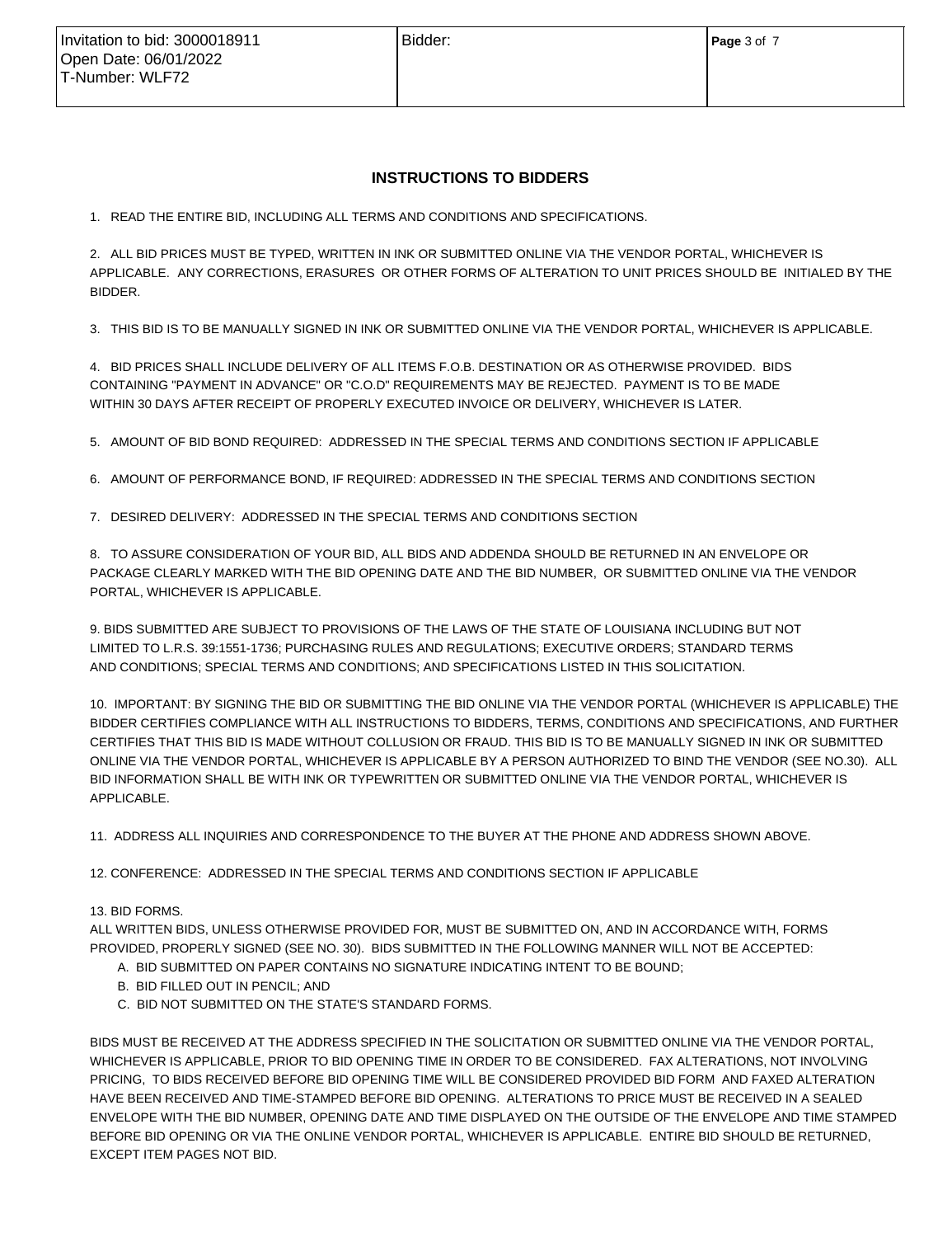# 14. STANDARDS OF QUALITY

ANY PRODUCT OR SERVICE BID SHALL CONFORM TO ALL APPLICABLE FEDERAL AND STATE LAWS AND REGULATIONS AND THE SPECIFCATIONS CONTAINED IN THE SOLICITATION. UNLESS OTHERWISE SPECIFIED IN THE SOLICITATION, ANY MANUFACTURER'S NAME, TRADE NAME, BRAND NAME, OR CATALOG NUMBER USED IN THE SPECIFICATION IS FOR THE PURPOSE OF DESCRIBING THE STANDARD OF QUALITY, PERFORMANCE AND CHARACTERISTICS DESIRED AND IS NOT INTENDED TO LIMIT OR RESTRICT COMPETITION. BIDDER MUST SPECIFY THE BRAND AND MODEL NUMBER OF THE PRODUCT OFFERED IN HIS BID. BIDS NOT SPECIFYING BRAND AND MODEL NUMBER SHALL BE CONSIDERED AS OFFERING THE EXACT PRODUCTS SPECIFIED IN THE SOLICITATION.

# 15. DESCRIPTIVE INFORMATION.

BIDDERS PROPOSING AN EQUIVALENT BRAND OR MODEL SHOULD SUBMIT WITH THE BID INFORMATION (SUCH AS ILLUSTRATIONS, DESCRIPTIVE LITERATURE, TECHNICAL DATA) SUFFICIENT FOR STATE OF LOUISIANA TO EVALUATE QUALITY, SUITABILITY, AND COMPLIANCE WITH THE SPECIFICATIONS IN THE SOLICITATION. FAILURE TO SUBMIT DESCRIPTIVE INFORMATION MAY CAUSE BID TO BE REJECTED. ANY CHANGE MADE TO A MANUFACTURER'S PUBLISHED SPECIFICATIONS SUBMITTED FOR A PRODUCT SHALL BE VERIFIABLE BY THE MANUFACTURER. IF ITEM(S) BID DO NOT FULLY COMPLY WITH SPECIFICATIONS (INCLUDING BRAND AND/OR PRODUCT NUMBER), BIDDER SHOULD STATE IN WHAT RESPECT ITEM(S) DEVIATE. FAILURE TO NOTE EXCEPTIONS ON THE BID FORM WILL NOT RELIEVE THE SUCCESFUL BIDDER(S) FROM SUPPLYING THE ACTUAL PRODUCTS REQUESTED.

# 16. BID OPENING

BIDDERS MAY ATTEND THE BID OPENING, BUT NO INFORMATION OR OPINIONS CONCERNING THE ULTIMATE CONTRACT AWARD WILL BE GIVEN AT THE BID OPENING OR DURING THE EVALUATION PROCESS. BIDS MAY BE EXAMINED IN ACCORDANCE WITH LA R.S. 44.I. INFORMATION PERTAINING TO COMPLETED FILES MAY BE SECURED BY VISITING THE STATE OF LOUISIANA DURING NORMAL WORKING HOURS.

# 17. AWARDS.

THE STATE OF LOUISIANA RESERVES THE RIGHT TO AWARD ITEMS SEPARATELY, GROUPED OR ON AN ALL-OR-NONE BASIS AND TO REJECT ANY OR ALL BIDS AND WAIVE ANY INFORMALITIES.

# 18. PRICES .

UNLESS OTHERWISE SPECIFIED BY THE STATE OF LOUISIANA IN THE SOLICITATION, BID PRICES MUST BE COMPLETE, INCLUDING TRANSPORTATION PREPAID BY BIDDER TO DESTINATION AND FIRM FOR ACCEPTANCE FOR A MINIMUM OF 30 DAYS. IF ACCEPTED, PRICES MUST BE FIRM FOR THE CONTRACTUAL PERIOD. BIDS OTHER THAN F.O.B. DESTINATION MAY BE REJECTED. PRICES SHOULD BE QUOTED IN THE UNIT (EACH, BOX, CASE, ETC.) AS SPECIFIED IN THE SOLICITATION.

#### 19. DELIVERIES.

BIDS MAY BE REJECTED IF THE DELIVERY TIME INDICATED IS LONGER THAN THAT SPECIFIED IN THE SOLICITATION.

#### 20. TAXES.

VENDOR IS RESPONSIBLE FOR INCLUDING ALL APPLICABLE TAXES IN THE BID PRICE. STATE AGENCIES ARE EXEMPT FROM ALL STATE AND LOCAL SALES AND USE TAXES.

# 21. NEW PRODUCTS.

UNLESS SPECIFICALLY CALLED FOR IN THE SOLICITATION, ALL PRODUCTS FOR PURCHASE MUST BE NEW, NEVER PREVIOUSLY USED, AND THE CURRENT MODEL AND/OR PACKAGING. NO REMANUFACTURED, DEMONSTRATOR, USED OR IRREGULAR PRODUCT WILL BE CONSIDERED FOR PURCHASE UNLESS OTHERWISE SPECIFIED IN THE SOLICITATION. THE MANUFACTURER'S STANDARD WARRANTY WILL APPLY UNLESS OTHERWISE SPECIFED IN THE SOLICITATION.

# 22. CONTRACT RENEWALS.

UPON AGREEMENT OF THE STATE OF LOUISIANA AGENCY AND THE CONTRACTOR, A TERM CONTRACT MAY BE EXTENDED FOR 2 ADDITIONAL 12-MONTH PERIODS AT THE SAME PRICES, TERMS AND CONDITIONS. IN SUCH CASES, THE TOTAL CONTRACT TERM CANNOT EXCEED 36 MONTHS.

# 23. CONTRACT CANCELLATION.

THE STATE OF LOUISIANA HAS THE RIGHT TO TERMINATE THE CONTRACT IMMEDIATELY FOR ANY OF THE FOLLOWING REASONS: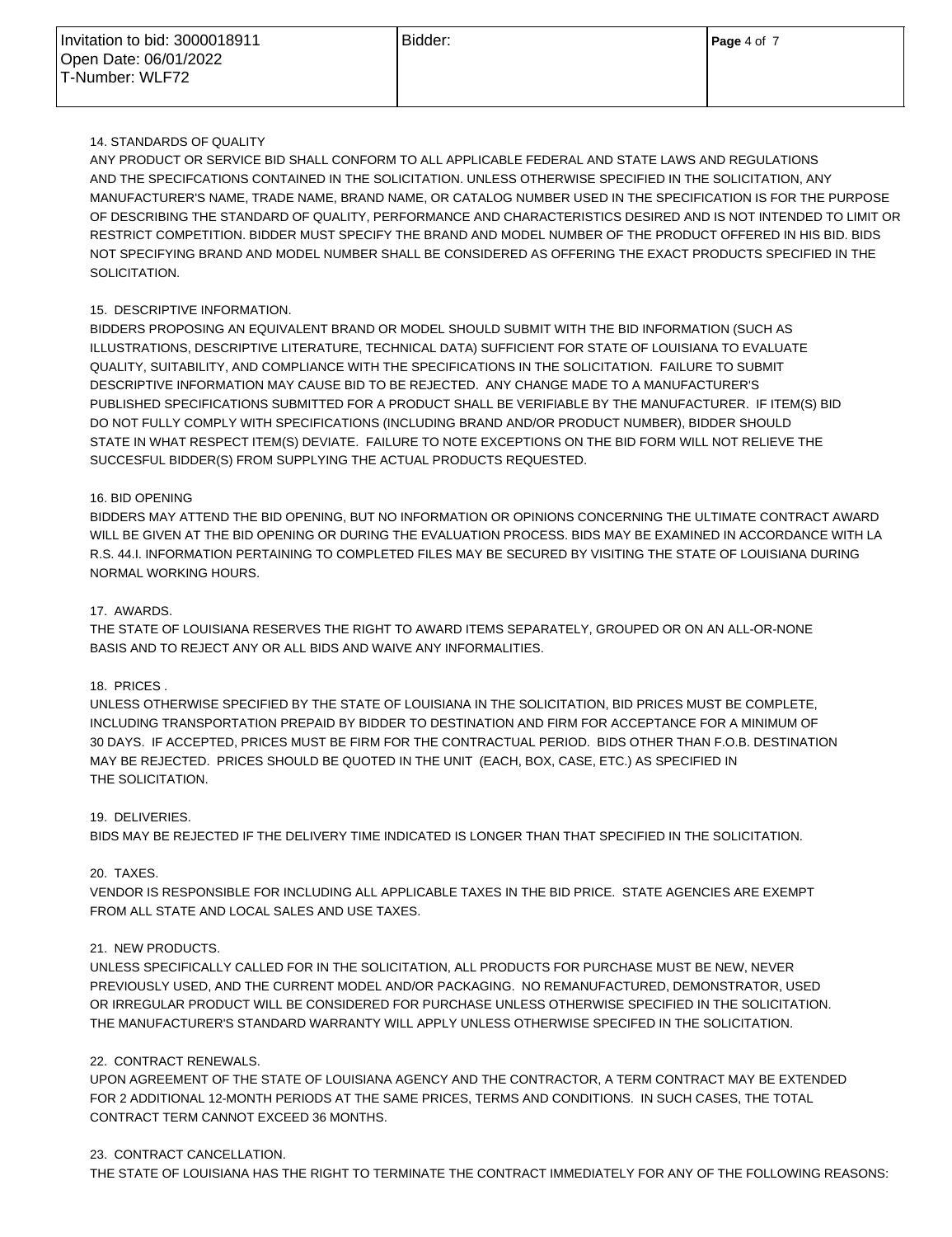| Invitation to bid: 3000018911 | Bidder: | <b>Page</b> 5 of 7 |
|-------------------------------|---------|--------------------|
| Open Date: 06/01/2022         |         |                    |
| T-Number: WLF72               |         |                    |
|                               |         |                    |

(A) MISREPRESENTATION BY THE CONTRACTOR; (B) CONTRACTOR'S FRAUD, COLLUSION, CONSPIRACY OR OTHER UNLAWFUL MEANS OF OBTAINING ANY CONTRACT WITH THE STATE OF LOUISIANA; (C) CONFLICT OF CONTRACT PROVISIONS WITH CONSTITUTIONAL OR STATUTORY PROVISIONS OF STATE OR FEDERAL LAW; (D) ABUSIVE OR BELLIGERENT CONDUCT BY CONTRACTOR TOWARDS AN EMPLOYEE OR AGENT OF THE STATE; (E) CONTRACTOR'S INTENTIONAL VIOLATION OF THE PROCUREMENT CODE (LA. R.S. 39:1551 ET SEQ.) AND ITS CORRESPONDING REGULATIONS; OR, (F) ANY LISTED REASON FOR DEBARMENT UNDER LA. R.S. 39:1672.

THE STATE OF LOUISIANA MAY TERMINATE THE CONTRACT FOR CONVENIENCE AT ANY TIME (1) BY GIVING THIRTY (30) DAYS WRITTEN NOTICE TO THE CONTRACTOR OF SUCH TERMINATION: OR (2) BY NEGOTIATING WITH THE CONTRACTOR AN EFFECTIVE DATE. THE STATE SHALL PAY CONTRACTOR FOR, IF APPLICABLE: (A) DELIVERABLES IN PROGRESS; (B) THE PERCENTAGE THAT HAS BEEN COMPLETED SATISFACTORILY; AND, (C) FOR TRANSACTION-BASED SERVICES UP TO THE DATE OF TERMINATION, TO THE EXTENT WORK HAS BEEN PERFORMED SATISFACTORILY.

THE STATE OF LOUISIANA HAS THE RIGHT TO TERMINATE THE CONTRACT FOR CAUSE BY GIVING THIRTY (30) DAYS WRITTEN NOTICE TO THE CONTRACTOR OF SUCH TERMINATION FOR ANY OF THE FOLLOWING NON-EXCLUSIVE REASONS: (A) FAILURE TO DELIVER WITHIN THE TIME SPECIFIED IN THE CONTRACT; (B) FAILURE OF THE PRODUCT OR SERVICE TO MEET SPECIFICATIONS, CONFORM TO SAMPLE QUALITY OR TO BE DELIVERED IN GOOD CONDITION; OR, (C) ANY OTHER BREACH OF CONTRACT.

### 24. DEFAULT OF CONTRACTOR

FAILURE TO DELIVER WITHIN THE TIME SPECIFIED OR TO PROVIDE THE SERVICES AS SPECIFIED IN THE BID WILL CONSTITUTE A DEFAULT AND MAY CAUSE CANCELLATION OF THE CONTRACT. WHERE THE STATE HAS DETERMINED THE CONTRACTOR TO BE IN DEFAULT.

THE STATE RESERVES THE RIGHT TO PURCHASE ANY OR ALL PRODUCTS OR SERVICES COVERED BY THE CONTRACT ON THE OPEN MARKET AND TO CHARGE THE CONTRACTOR WITH COST IN EXCESS OF THE CONTRACT PRICE. UNTIL SUCH ASSESSED CHARGES HAVE BEEN PAID, NO SUBSEQUENT BID FROM THE DEFAULTING CONTRACTOR WILL BE CONSIDERED.

# 25. ORDER OF PRIORITY

IN THE EVENT THERE IS A CONFLICT BETWEEN THE INSTRUCTIONS TO BIDDERS OR STANDARD CONDITIONS AND THE SPECIAL TERMS AND CONDITIONS, THE SPECIAL TERMS AND CONDITIONS SHALL GOVERN .

#### 26. APPLICABLE LAW.

ALL CONTRACTS SHALL BE CONSTRUED IN ACCORDANCE WITH AND GOVERNED BY THE LAWS OF THE STATE OF LOUISIANA.

# 27. COMPLIANCE WITH CIVIL RIGHTS LAWS.

BY SUBMITTING AND SIGNING THIS BID, BIDDER AGREES TO ABIDE BY THE REQUIREMENTS OF THE FOLLOWING AS APPLICABLE: TITLE VI AND VII OF THE CIVIL RIGHTS ACT OF 1964, AS AMENDED BY THE EQUAL EMPLOYMENT OPPORTUNITY ACT OF 1972, FEDERAL EXECUTIVE ORDER 11246, FEDERAL REHABILITATION ACT OF 1973, AS AMENDED, THE VIETNAM ERA VETERAN'S READJUSMENT ASSISTANCE ACT OF 1974, TITLE IX OF THE EDUCATION AMENDMENTS OF 1972, THE AGE DISCRIMINATION ACT OF 1975, AND BIDDER AGREES TO ABIDE BY THE REQUIREMENTS OF THE AMERICANS WITH DISABILITIES ACT OF 1990. BIDDER AGREES NOT TO DISCRIMINATE IN ITS EMPLOYMENT PRACTICES, AND WILL RENDER SERVICES UNDER ANY CONTRACT ENTERED INTO AS A RESULT OF THIS SOLICITATION WITHOUT REGARD TO RACE, COLOR, RELIGION, SEX, SEXUAL ORIENTATION, NATIONAL ORIGIN, VETERAN STATUS, POLITICAL AFFILIATION, DISABILITY, OR AGE IN ANY MATTER RELATING TO EMPLOYMENT. ANY ACT OF DISCRIMINATION COMMITTED BY BIDDER, OR FAILURE TO COMPLY WITH THESE STATUTORY OBLIGATIONS WHEN APPLICABLE, SHALL BE GROUNDS FOR TERMINATION OF ANY CONTRACT ENTERED INTO AS A RESULT OF THIS SOLICITATION.

#### 28. SPECIAL ACCOMMODATION.

ANY "QUALIFIED INDIVIDUAL WITH A DISABILITY" AS DEFINED BY THE AMERICANS WITH DISABILITIES ACT WHO HAS SUBMITTED A BID AND DESIRES TO ATTEND THE BID OPENING, MUST NOTIFY THIS OFFICE IN WRITING NOT LATER THAN 7 DAYS PRIOR TO THE BID OPENING DATE OF THEIR NEED FOR SPECIAL ACCOMMODATIONS. IF THE REQUEST CANNOT BE REASONABLY PROVIDED, THE INDIVIDUAL WILL BE INFORMED PRIOR TO THE BID OPENING.

#### 29. INDEMNITY.

CONTRACTOR AGREES, UPON RECEIPT OF WRITTEN NOTICE OF A CLAIM OR ACTION, TO DEFEND THE CLAIM OR ACTION, OR TAKE OTHER APPROPRIATE MEASURE, TO INDEMNIFY, AND HOLD HARMLESS, THE STATE, ITS OFFICERS, ITS AGENTS AND ITS EMPLOYEES FROM AND AGAINST ALL CLAIMS AND ACTIONS FOR BODILY INJURY, DEATH OR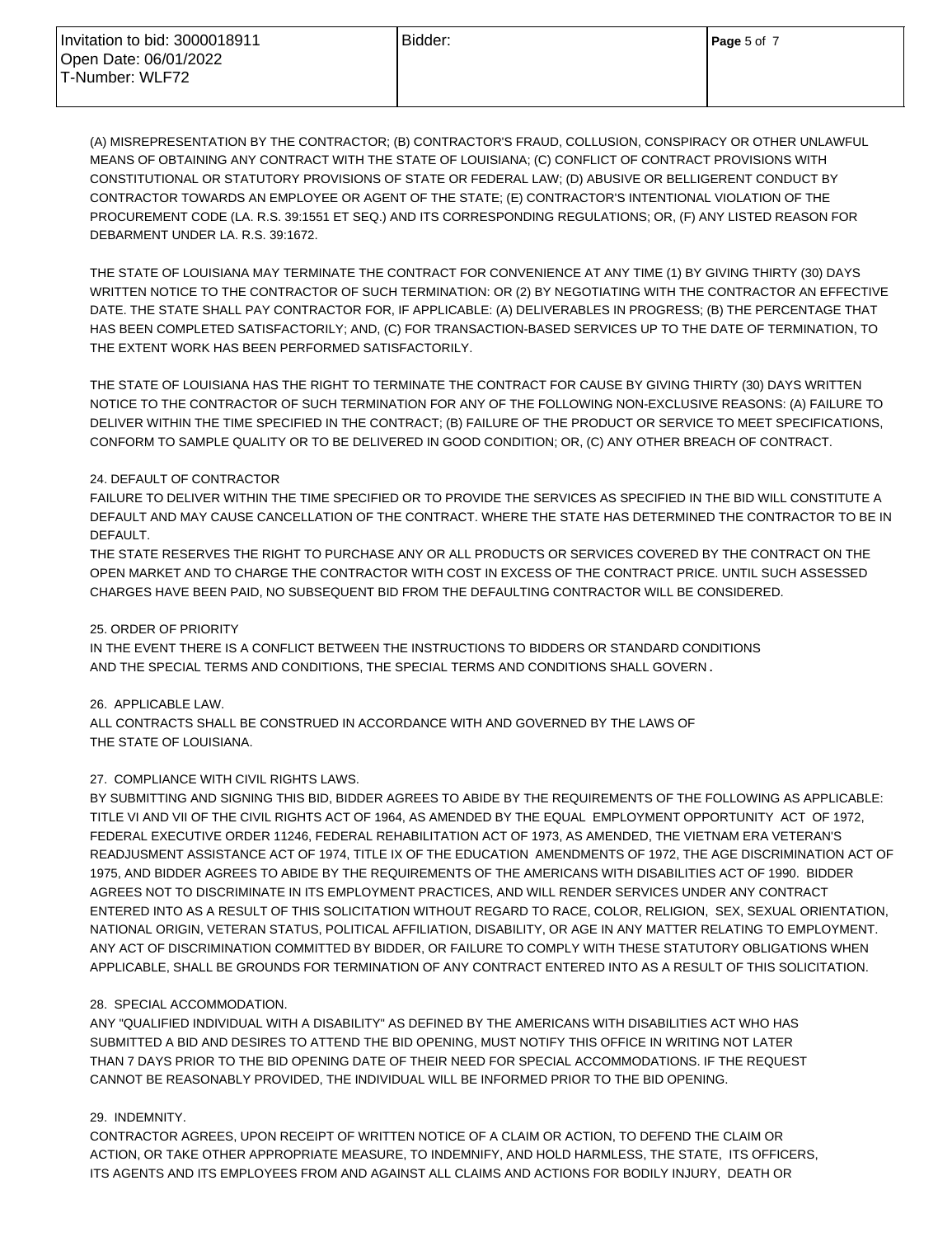| l Invitation to bid: 3000018911 | Bidder: | Page 6 of 7 |
|---------------------------------|---------|-------------|
| Open Date: 06/01/2022           |         |             |
| l T-Number: WLF72               |         |             |
|                                 |         |             |

PROPERTY DAMAGES CAUSED BY THE FAULT OF THE CONTRACTOR, ITS OFFICERS, ITS AGENTS, OR ITS EMPLOYEES. CONTRACTOR IS OBLIGATED TO INDEMNIFY ONLY TO THE EXTENT OF THE FAULT OF THE CONTRACTOR, ITS OFFICERS, ITS AGENTS, OR ITS EMPLOYEES. HOWEVER, THE CONTRACTOR SHALL HAVE NO OBLIGATION AS SET FORTH ABOVE WITH RESPECT TO ANY CLAIM OR ACTION FROM BODILY INJURY, DEATH OR PROPERTY DAMAGES ARISING OUT OF THE FAULT OF THE STATE, ITS OFFICERS, ITS AGENTS OR ITS EMPLOYEES.

#### 30. SIGNATURE AUTHORITY.

ATTENTION: R.S. 39:1594(C)(4) REQUIRES EVIDENCE OF AUTHORITY TO SIGN AND SUBMIT BIDS TO THE STATE OF LOUISIANA. YOU MUST INDICATE WHICH OF THE FOLLOWING APPLY TO THE SIGNER OF THIS BID.

FOR THE PURPOSES OF LAGOV SUPPLIER PORTAL BIDDING, THE SIGNATURE OF AUTHORIZED SIGNATORY OF BIDDER IS REPRESENTED BY THE LAGOV SUPPLIER PORTAL USER LOG-IN ID. THE NAME OF AUTHORIZED SIGNATORY OF BIDDER IS REPRESENTED BY THE CONTACT PERSON ASSOCIATED WITH THE LAGOV SUPPLIER PORTAL USER LOG-IN ID.

### PLEASE CIRCLE ONE:

.

 1. THE SIGNER OF THIS BID IS EITHER A CORPORATE OFFICER WHO IS LISTED ON THE MOST CURRENT ANNUAL REPORT ON FILE WITH THE SECRETARY OF STATE OR A MEMBER OF A PARTNERSHIP OR PARTNERSHIP IN COMMENDAM AS REFLECTED IN THE MOST CURRENT PARTNERSHIP RECORDS ON FILE WITH THE SECRETARY OF STATE. A COPY OF THE ANNUAL REPORT OR PARTNERSHIP RECORD MUST BE SUBMITTED TO THIS OFFICE BEFORE CONTRACT AWARD.

 2. THE SIGNER OF THE BID IS A REPRESENTATIVE OF THE BIDDER AUTHORIZED TO SUBMIT THIS BID AS EVIDENCED BY DOCUMENTS SUCH AS, CORPORATE RESOLUTION, CERTIFICATION AS TO CORPORATE PRINCIPAL, ETC. IF THIS APPLIES A COPY OF THE RESOLUTION, CERTIFICATION, OR OTHER SUPPORTIVE DOCUMENTS SHOULD BE ATTACHED HERETO.

 3. THE BIDDER HAS FILED WITH THE SECRETARY OF STATE AN AFFIDAVIT OR RESOLUTION OR OTHER ACKNOWLEDGED/ AUTHENTIC DOCUMENT INDICATING THAT THE SIGNER IS AUTHORIZED TO SUBMIT BIDS FOR PUBLIC CONTRACTS. A COPY OF THE APPLICABLE DOCUMENT MUST BE SUBMITTED TO THIS OFFICE BEFORE CONTRACT AWARD.

 4. THE SIGNER OF THE BID HAS BEEN DESIGNATED BY THE BIDDER AS AUTHORIZED TO SUBMIT BIDS ON THE BIDDER'S VENDOR REGISTRATION ON FILE WITH THIS OFFICE.

31. IN ACCORDANCE WITH THE PROVISIONS OF R.S. 39: 2192, IN AWARDING CONTRACTS AFTER AUGUST 15, 2010, ANY PUBLIC ENTITY IS AUTHORIZED TO REJECT A PROPOSAL OR BID FROM, OR NOT AWARD THE CONTRACT TO, A BUSINESS IN WHICH ANY INDIVIDUAL WITH AN OWNERSHIP INTEREST OF FIVE PERCENT OR MORE, HAS BEEN CONVICTED OF, OR HAS ENTERED A PLEA OF GUILTY OR NOLO CONTENDERE TO ANY STATE FELONY OR EQUIVALENT FEDERAL FELONY CRIME COMMITTED IN THE SOLICITATION OR EXECUTION OF A CONTRACT OR BID AWARDED UNDER THE LAWS GOVERNING PUBLIC CONTRACTS UNDER THE PROVISIONS OF CHAPTER 10 OF TITLE 38 OF THE LOUISIANA REVISED STATUTES OF 1950, OR THE LOUISIANA PROCUREMENT CODE UNDER THE PROVISIONS OF CHAPTER 17 OF TITLE 39.

#### 32. FEDERAL CLAUSES, IF APPLICABLE

#### ANTI-KICKBACK CLAUSE

THE CONTRACTOR HEREBY AGREES TO ADHERE TO THE MANDATE DICTATED BY THE COPELAND "ANTI-KICKBACK" ACT WHICH PROVIDES THAT EACH CONTRACTOR OR SUBGRANTEE SHALL BE PROHIBITED FROM INDUCING, BY ANY MEANS, ANY PERSON EMPLOYED IN THE COMPLETION OF WORK, TO GIVE UP ANY PART OF THE COMPENSATION TO WHICH HE IS OTHERWISE ENTITLED.

#### CLEAN AIR ACT

THE CONTRACTOR HEREBY AGREES TO ADHERE TO THE PROVISIONS WHICH REQUIRE COMPLIANCE WITH ALL APPLICABLE STANDARDS, ORDERS OR REQUIREMENTS ISSUED UNDER SECTION 306 OF THE CLEAN AIR ACT WHICH PROHIBITS THE USE UNDER NON-EXEMPT FEDERAL CONTRACTS, GRANTS OR LOANS OF FACILITIES INCLUDED ON THE EPA LIST OF VIOLATING